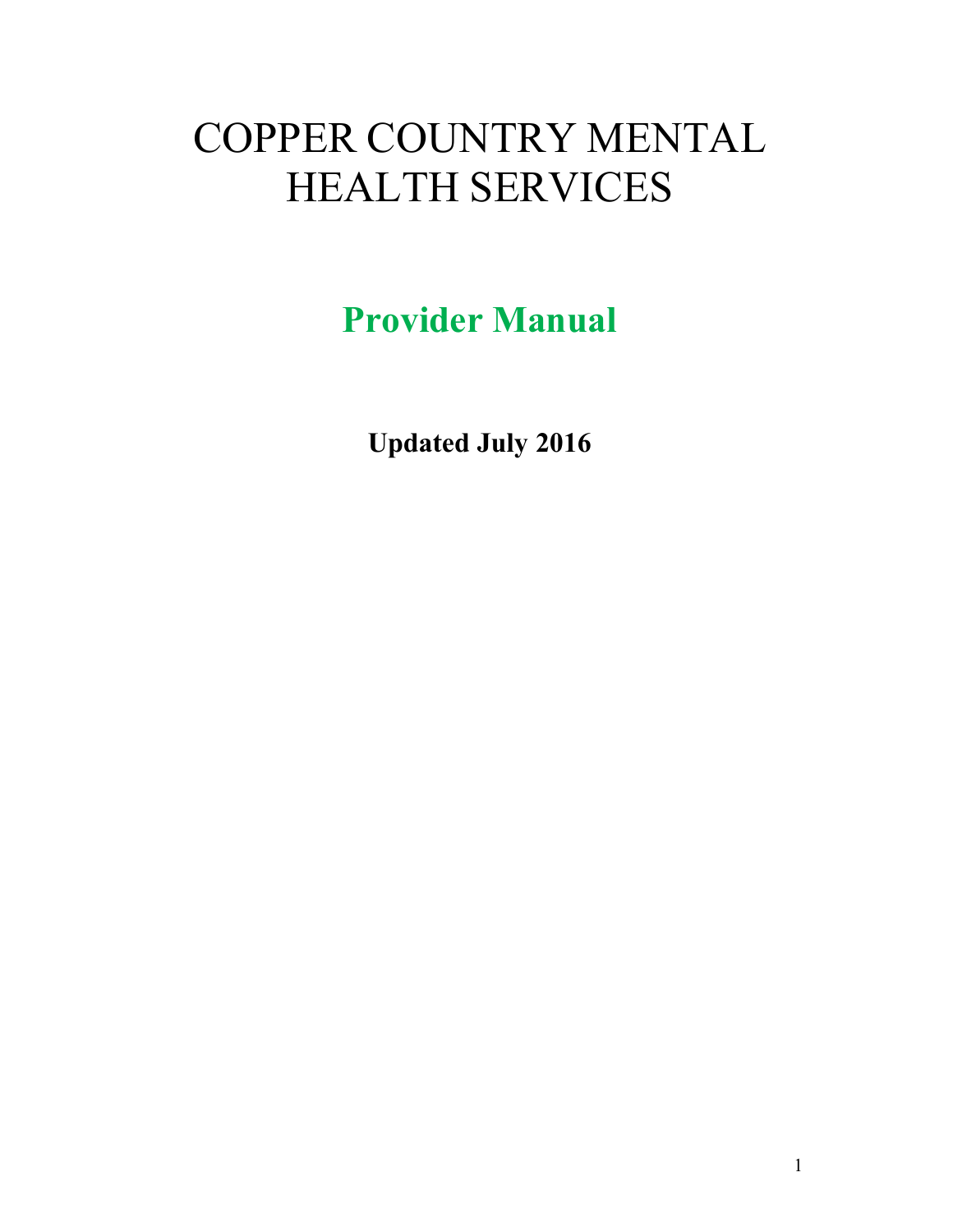| <b>WELCOME</b>                               |  |
|----------------------------------------------|--|
| <b>INTRODUCTION</b>                          |  |
| <b>SECTION 1 - Provider Responsibilities</b> |  |
| $SECTION 2 - Glossary of Terms$              |  |
| SECTION $3$ – Policy & Procedure Index       |  |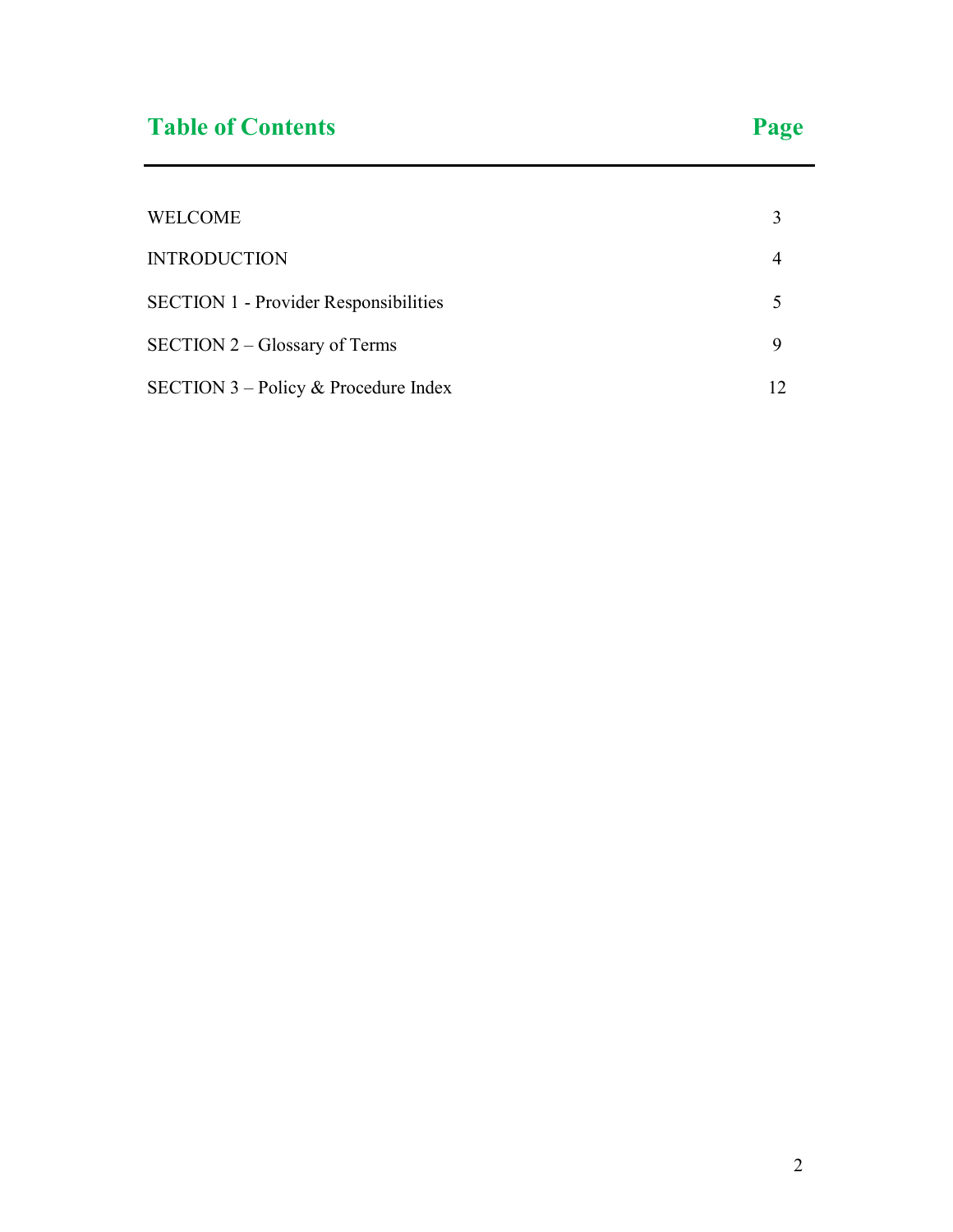#### COPPER COUNTRY MENTAL HEALTH SERVICES

Provider Manual

### Welcome to Copper Country Mental Health Services Provider Network

This manual has been developed as a reference guide for our network providers. It gives you an overview of our contract requirements, policies related to contractors as well as other information you may find useful.

If you have any comments or questions while reading this manual you may call our Contract Manager at (906) 482-9400, ext. 182.

Thank you for joining the Copper Country Mental Health Services Provider Network. We look forward to a long and rewarding relationship with you as we work to provide quality, cost efficient care to our consumers.

#### IMPORTANT NOTICE

This manual explains many important aspects of the Copper Country Mental Health Services' Provider Network. This manual, in conjunction with the provider contract, outlines the procedures and requirements that providers must follow to be included in the CCMHS Provider Network.

CCMHS reserves the right to interpret any term or provision in this manual and to amend it at any time. To the extent that there is an inconsistency between the manual and the provider contract, CCMHS reserves the right to interpret such inconsistency. The interpretation shall be binding and final.

> Copper Country Mental Health Services (serving Houghton, Keweenaw, Baraga & Ontonagon Counties) 901 West Memorial Drive Houghton MI 49931 (906) 482-9400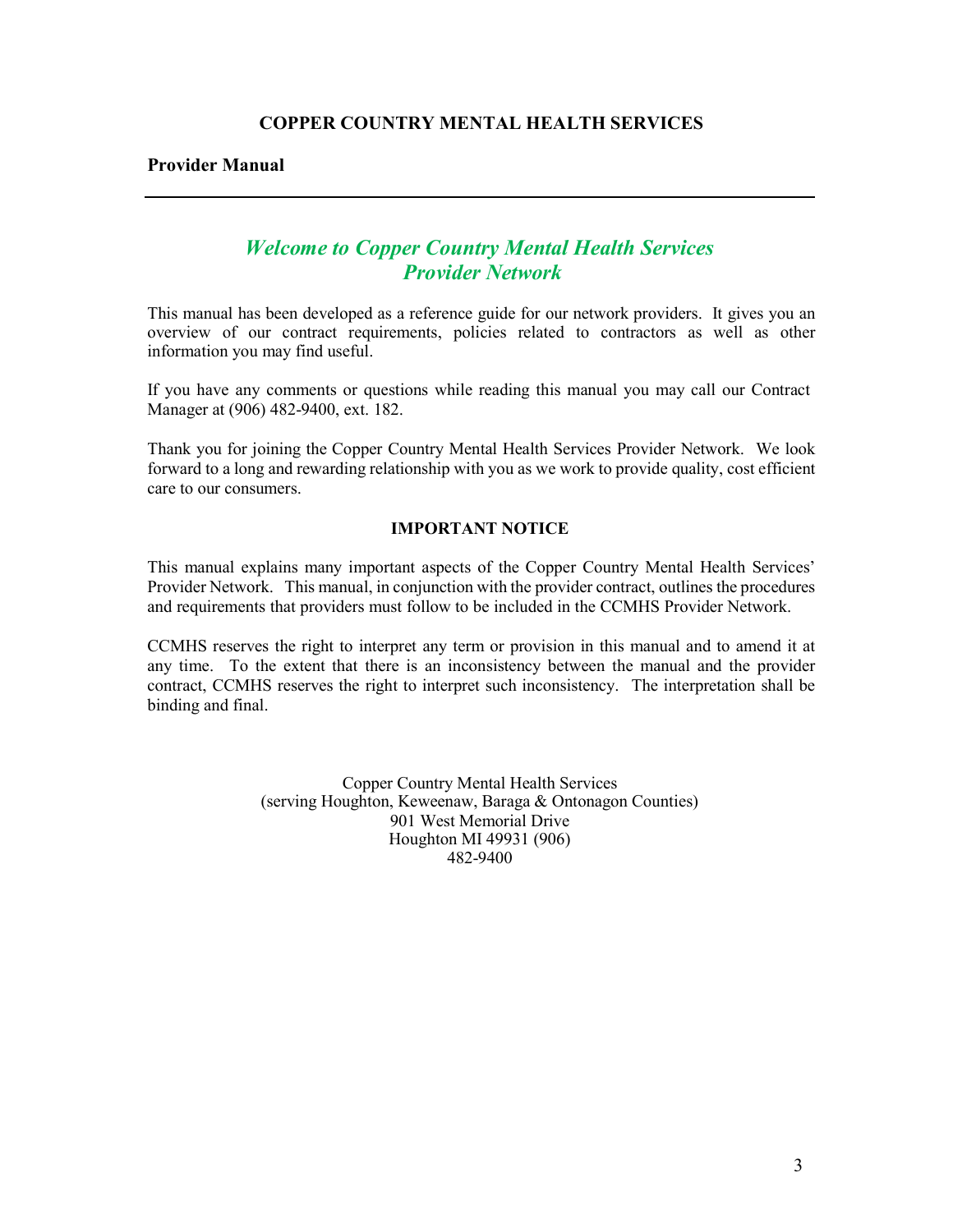#### COPPER COUNTRY MENTAL HEALTH SERVICES PROVIDER NETWORK

### Provider Manual Introduction

Copper Country Mental Health Services is committed to excellence in the delivery of services to persons with mental illness, developmental disability, and children with severe emotional disorders. This commitment will be demonstrated throughout the region by offering services, which are effective, efficient, and responsive to the consumers we serve, as well as the communities in which they live.

As an assurance to our stakeholders – the Consumers, the Department of Community Health, the community and to our employees – Copper Country Mental Health Services will require that all providers of behavioral health services in the Network be qualified to deliver those services.

The credentialing and privileging process is designed to ascertain a provider's:

- Formal Education
- Training
- Experience and
- Competence

Executive authorization is granted for a Provider to perform specific services for a designated length of time. Providers who are privileged to deliver certain types of services must continue to meet the requirements, which have been established, to maintain good standing in the Network.

### Principal Strategies and Objectives

The principal strategies and objectives, which will be included in every aspect of the Provider Network for Copper Country Mental Health Services, shall be as follows:

- ₫. Promotion of access to the least restrictive level of care required for a Consumer's condition or disorder.
- √¦ Provision of quality care that is evidenced by Consumer satisfaction and clinical outcomes.
- Integration of person centered planning into all clinical activities.
- Management of financial and other resources to contain or reduce cost.
- Arrangement for care that is delivered quickly, locally and in a person centered manner.
- Development of a service delivery system that emphasizes prevention, wellness and recovery.

The Provider Network of CCMHS will assure network competencies and the sufficient amount of resources for choice, quality and market competition.

This manual has been prepared as a guide to CCMHS's policies and procedures for individual practitioners, programs and facilities. It provides important information regarding the managed care features incorporated in the Provider Contract.

The manual has been designed to be a useful tool for Participating Providers and their staff.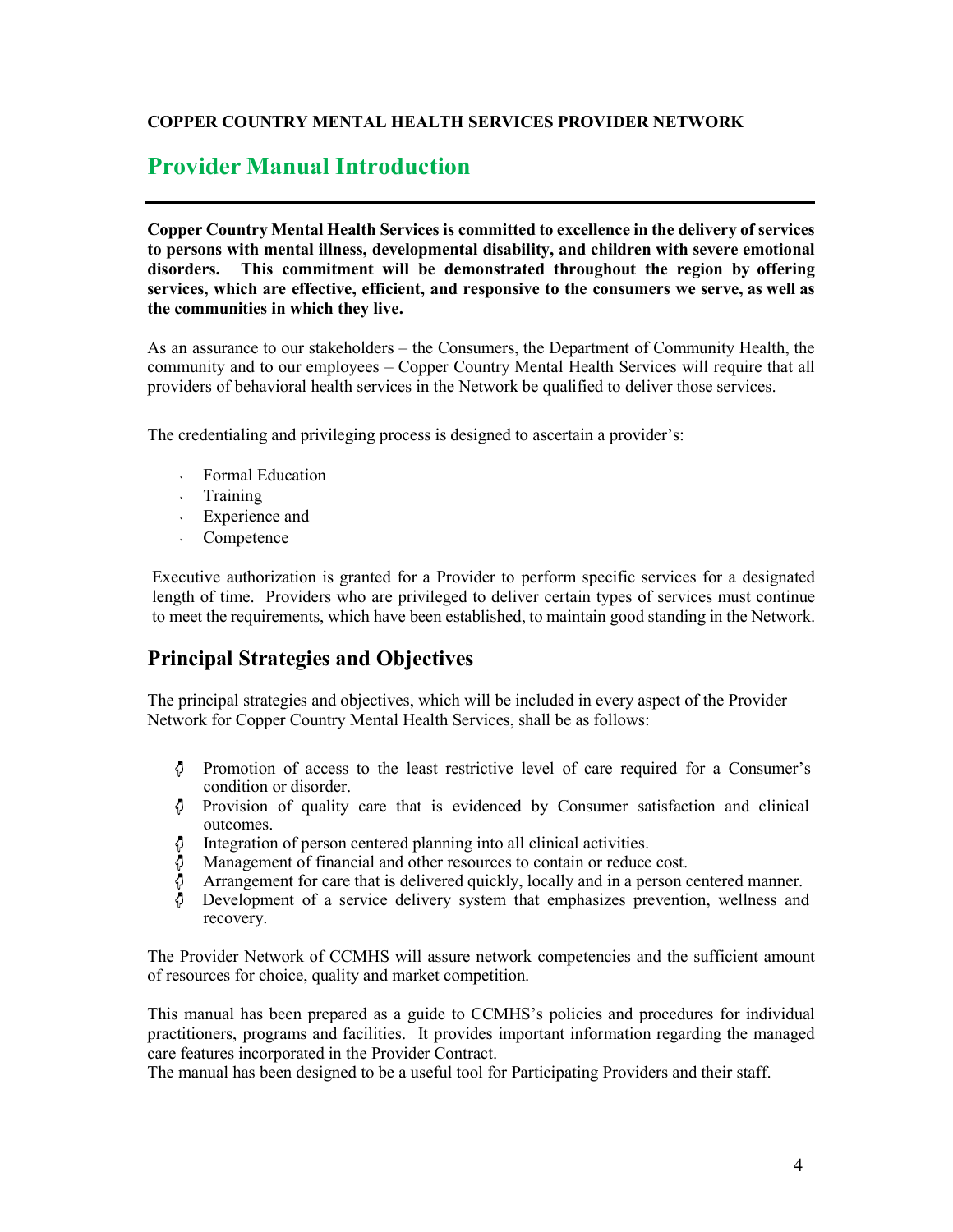CCMHS understands that our relationship with Providers is essential in the commitment to an effective and efficient quality of clinically necessary care. We look forward to a mutually cooperative and beneficial relationship.

CCMHS is part of the NorthCare affiliation. NorthCare is the prepaid health plan that oversees CCMHS's Medicaid dollars. NorthCare affiliation members are Pathways CMH, Northpointe Behavioral Health Services, Gogebic CMH, Hiawatha Behavioral Health, and Copper Country CMH.

### Section 1 Provider Responsibilities

#### Introduction

In order to provide quality services to consumers it is necessary for Copper Country Mental Health Services and the participating providers to establish and maintain a cooperative relationship. The provider is encouraged to direct any questions and concerns to CCMHS administration or the contract manager. Beneficiaries must be excluded from any dispute between the participating provider and the CCMHS affiliates.

The Contract Manager, located at 901 W. Memorial Drive, Houghton MI 49931, manages CCMHS's Provider Manual. The phone number is (906) 482-9400, ext. 182, Monday through Friday, between the hours of 7:00am – 3:00pm.

#### Individual Treatment Planning

Providers shall be responsible for development and/or implementation of individual treatment plans designed through a person centered process of self-determination. The treatment plan will outline the specialty services and supports for each consumer while safeguarding the consumer's right to the least restrictive environment and their health and safety.

#### Incident Reporting

Providers must notify CCMHS's Recipient Rights Officer, Tracy Jaehnig, at (906) 482-9400, ext. 120 immediately by telephone of serious injury or loss of life sustained by a CCMHS Consumer. Written notification must follow within 24 hours. CCMHS must also be notified immediately of any consumer's unexpected absence from the home or program or discharge against medical advice. Please see the Recipient Rights policies on our webpage (at Provider Manual – Policies & Procedures) for more detailed information.

#### Confidentiality and Release of Information

Confidentiality is an important professional and administrative aspect of CCMHS's policies and procedures. Providers agree to comply with all state and federal laws regarding privacy, confidentiality and release of information. The Provider agrees specifically that it will comply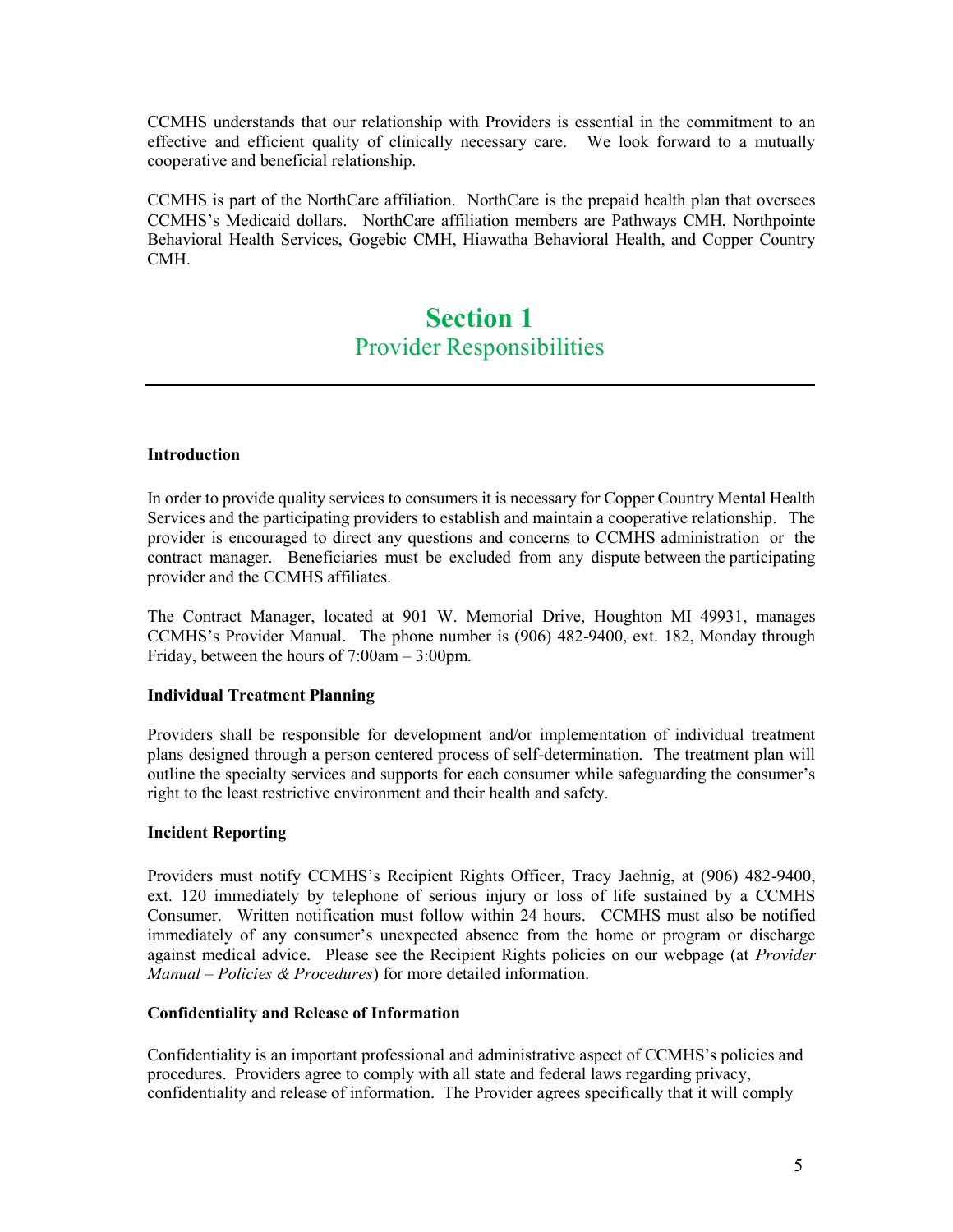with HIPAA and 42 CFR Part II (when appropriate) and its privacy protection provisions as they relate to consumer information. To the extent necessary for the Provider to disclose information concerning any of CCMHS's consumers, to any third party, the Provider agrees to comply with notification provisions of HIPAA and 42 CFR Part II. This provision applies to the Provider, its agents and employees, and the Provider must educate its employees and agents with respect to the confidentiality provisions of HIPAA and 42 CFR Part II as they relate to privacy rights of CCMHS's consumers.

Participating providers are responsible to ensure that they have any necessary consumer consents. Again, please see the Recipient Rights policies on our webpage (at *Provider Manual –* Policies & Procedures) for more detailed information.

#### Record Keeping Requirements

Participating providers must establish a separate file for every case upon initial contact with the Consumer. Facilities subject to JCAHO, CARF, COA, AOA, and other national accrediting organizations must meet the record keeping standards of such organizations. Participating providers who are not subject to these accrediting organizations must establish a medical record system, which includes the following information:

- Consumer demographic information
- Presenting problems, precipitants and severity of symptoms
- しゅうしょうしょう Psychiatric and substance abuse history
- Relevant medical history, to include medication history
- Social, family supports and vulnerabilities
- Mental status exam
- Risk assessment
- DSM-IV TR five axial diagnoses
- ICD-9 CM diagnosis
- Treatment plan developed through person centered principles

Progress notes for each contact must include objective specific outcome/progress, based on therapeutic/habilitative interventions provided, linked to measurable/attainable goals in the treatment plan and linked to assess therapeutic/habilitative needs in the assessment.

Any questions regarding record keeping requirements should be directed to the appropriate Clinical Contact person or the Contract Manager.

#### Obligation to Report/Duty to Warn

Participating providers must comply with all applicable state and federal child abuse, adult protective services and other reporting laws. It is the participating provider's responsibility to understand and comply with the professional and legal requirements in the state.

The Provider is required to comply with all applicable state and federal statutes regarding the obligation to report and duty to protect. CCMHS's Recipient Rights office needs to be informed of any such situation.

#### Re-credentialing and Information Updates

CCMHS must receive prior or immediate written notice of any additions, deletions, or changes (including the effective dates) related to any of the following: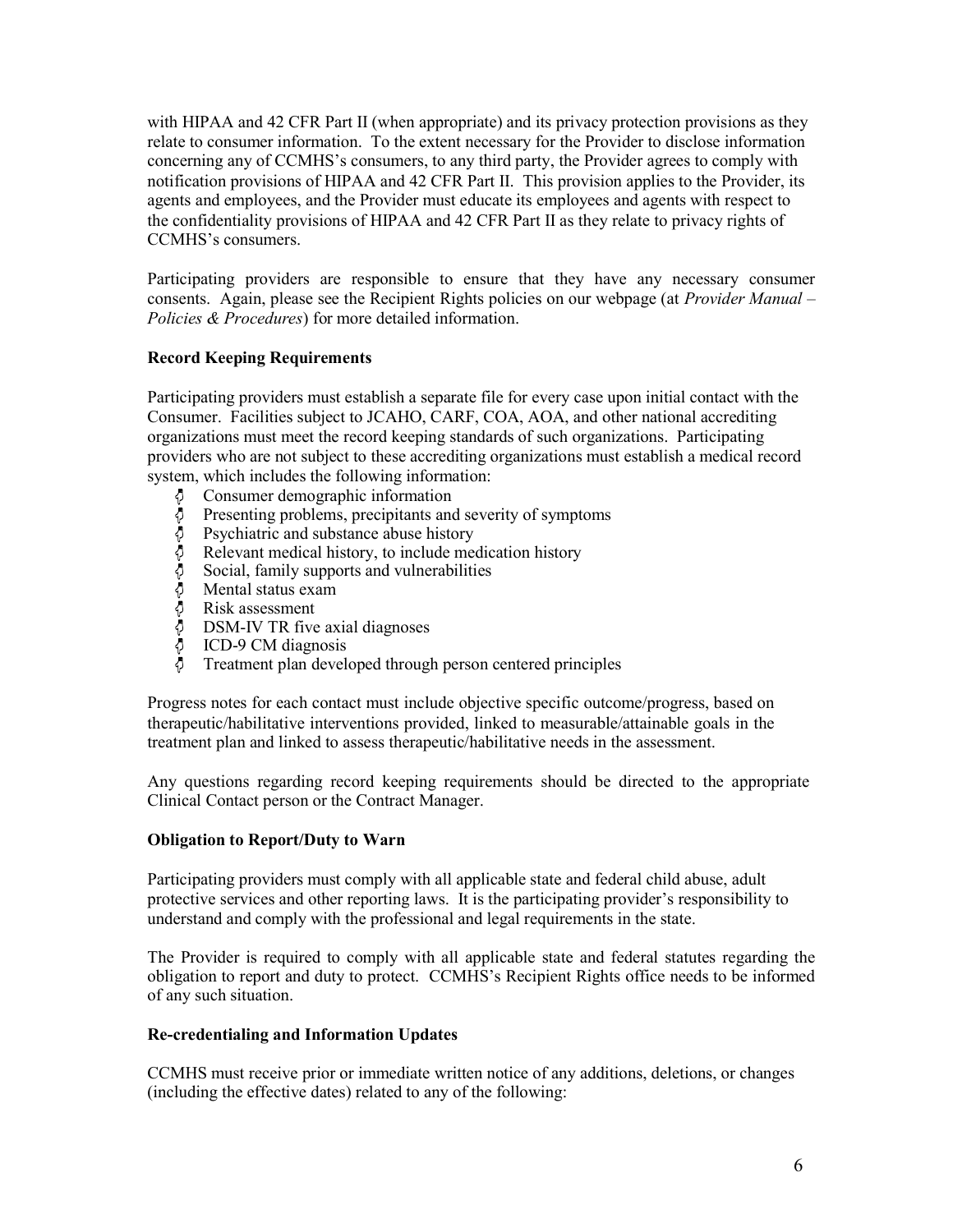#### Re-credentialing

- Verification of current state licensure or certification (annually)
- Verification of current federal DEA certification for M.D's or D.O.'s
- ှ<br>ပုံ Verification of current individual malpractice liability insurance within limits, dates of coverage and provider's name
- $\phi$ Verification of criminal background check
- Fingerprint clearance
- Verification of non-inclusion on the excluded or restricted provider list of the Office of Inspector General and the general accounting office
- ₫ Verification of non-inclusion on the sexual offender register
- Current resume/curriculum vita (every two years)
- Facility accreditation with JCAHO, CARF, COA, AOA and/or other national accrediting organizations

#### Updated Information

- Tax identification numbers (W-9 form must be completed for Tax ID numbers)
- Change of corporate address and telephone numbers
- Change of practice sites and telephone numbers
- Change of address for claim payments
- Name changes
- Clinical subspecialties
- Admitting privileges (Practitioners only)
- Changes, additions, or deletions of facility programs
- Changes in facility ownership
- Changes of practice ownership or principal interest
- Termination or resignation of any clinical staff
- Notification of any law suits filed against practice/principals
- Notification of any restrictions regarding licensure and accreditation
- Addition of new clinical staff

As a contractual requirement, it is understood that all changes/updated information required above, be immediately mailed to:

Contracts Coordinator Copper Country Mental Health Services 901 W. Memorial Drive Houghton, MI 49931

#### Participating Provider Coverage

A participating provider must contact CCMHS to discuss alternative provider coverage arrangements in any situation when he or she is unable to keep CCMHS consumers in active treatment. Notification to the CCMHS Contract Manager is required regardless of the reasons for utilizing an alternative provider (i.e.: coverage while on vacation).

Any after hour coverage arrangements must be communicated to CCMHS initially and immediately upon any change. CCMHS reserves the right to refer consumers in accordance with their policies.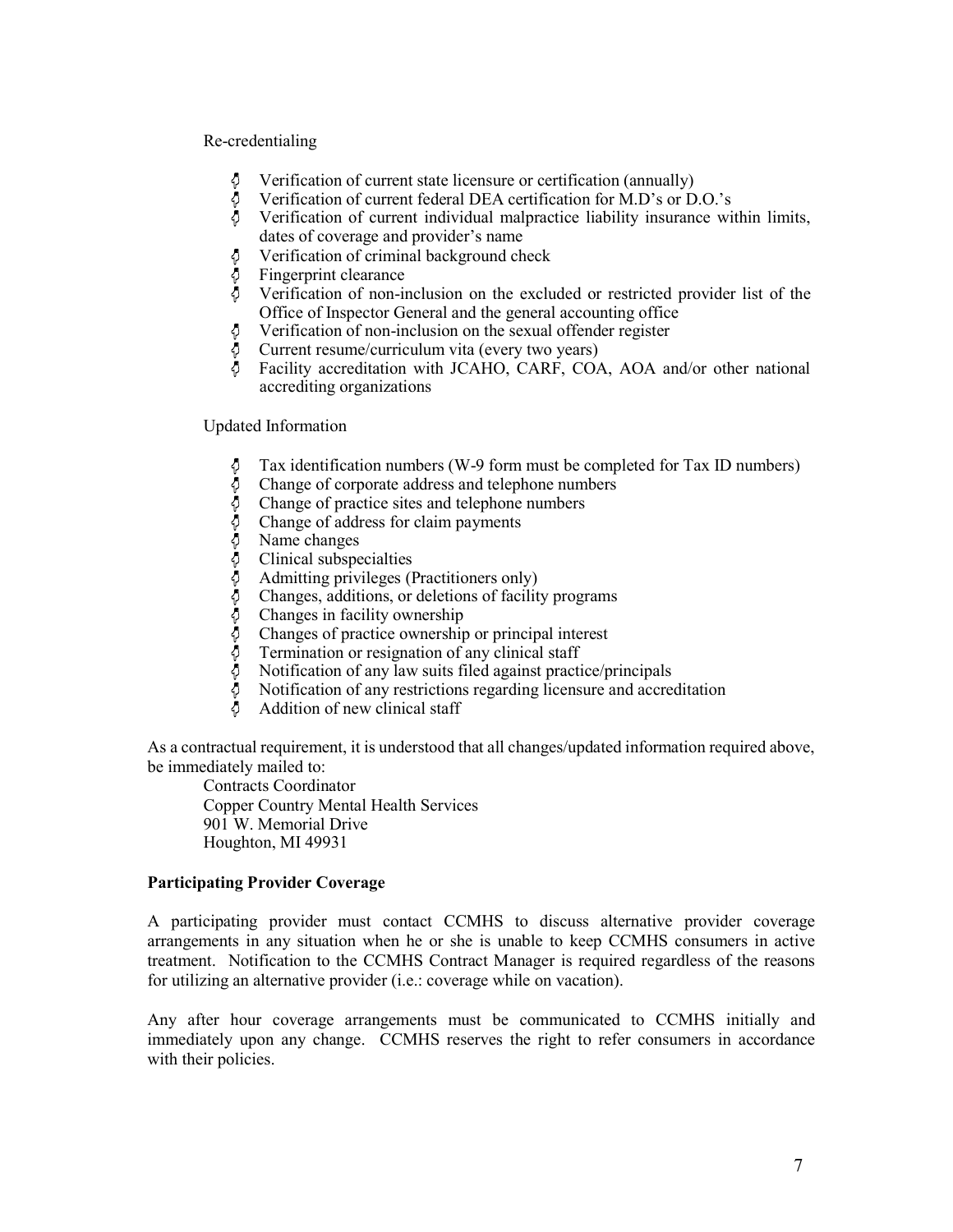#### The American with Disabilities Act (ADA)

CCMHS Management requires participating providers to comply with all regulations of The Americans with Disabilities Act in the provision of care to Copper Country Mental Health Services consumers.

#### Non-Discrimination

Providers must be equal opportunity providers and shall not discriminate with regard to race, color, sex, religion, national origin, age, height, weight, marital status, veteran status, handicap or any other protected category.

#### Clinical Record Reviews

The Provider will allow all Health Care Financing Administration (HCFA), State of Michigan, NorthCare Network and/or accreditation on-site reviews.

Copper Country Mental Health Services will at times conduct reviews of clinical records regarding the treatment of consumers. These reviews will be conducted on-site at the provider location, during normal business hours, with or without prior notice from Copper Country Mental Health Services. It is important that the participating providers cooperate fully with these reviews. Copper Country Mental Health Services will be reviewing records for a number of purposes, including but not limited to, the following areas:

- Quality Management
- Claims submission integrity
- Unusual occurrences
- Record keeping
- Corporate Compliance
- やややややや Credentialing Compliance
- Contract Compliance

#### Provider Disenrollment

Either Copper Country Mental Health Services or participating Provider may choose to terminate the provider contract/agreement.

If a participating Provider chooses to discontinue the contract/agreement, Copper Country Mental Health Services must be notified in writing thirty (30) calendar days prior to the effective dates as indicated in the participating Provider contract. Copper Country Mental Health Services will acknowledge receipt of the participating Provider's request and confirm the disenrollment date.

If Copper Country Mental Health Services chooses to disenroll a participating Provider, written notification of the disenrollment including the effective date, will be given as specified in the participating Provider contract. Immediate disenrollment may occur as a result of any one of the following:

- Conviction of a felony ∜
- Unethical clinical and/or business practice
- Failure to comply with Copper Country Mental Health Services corrective action plan

It is understood that the Provider, in the event of disenrollment, is obligated to cooperate with Copper Country Mental Health Services in transitioning consumers and records of treatment.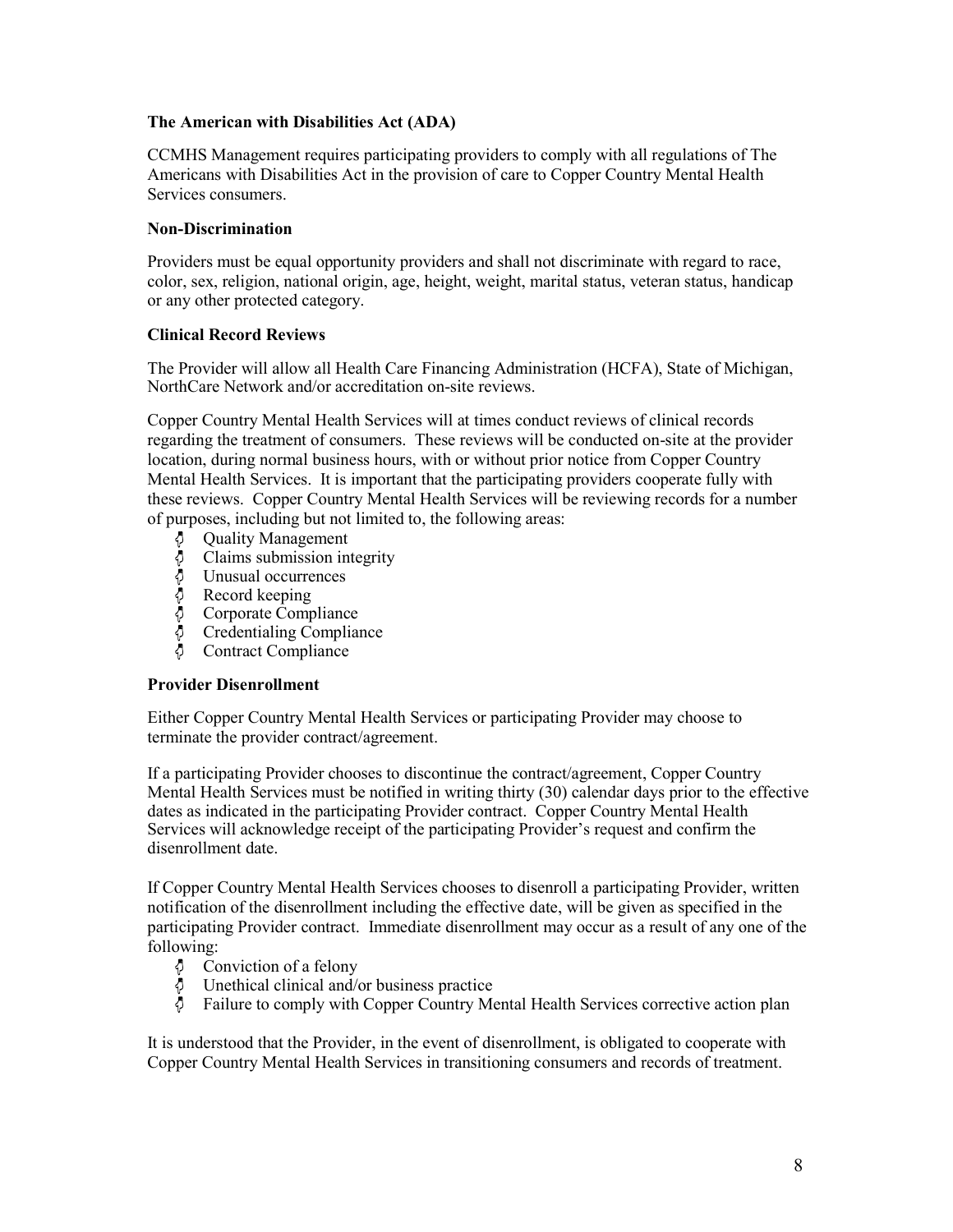# Section 2

### Glossary of Terms

A glossary of terms is included below in order to promote a better understanding of the Provider Manual, of the Policies, Procedures, & Guidelines, and the service delivery processes that will be required. If there are additional terms or definitions that would be helpful, please contact Copper Country Mental Health Services.

#### DEFINITIONS:

#### Consumer: An individual currently receiving services through CCMHS typically diagnosed as having a mental illness and/or a developmental disability.

Cultural Competency: An acceptance and respect for difference, a continuing self-assessment regarding culture, a regard for and attention to the dynamics of difference, engagement in ongoing development of cultural knowledge, and resources and flexibility within service models to work toward better meeting the needs of the minority populations. The cultural competency of an organization is demonstrated by policies and practices.

Developmentally Disabled: Developmental Disability means either of the following:

- A) If applied to an individual older than five years, a severe, chronic condition that meets all of the following requirements;
	- Ð Is attributed to a mental of physical impairment or a combination of mental and physical impairments.
	- Is manifested before the individual is 22 years old.
	- Is likely to continue indefinitely.
	- Results in substantial functional limitations in three or more of the following areas of major life activities:
		- 1) Self-care
		- 2) Receptive and expressive language
		- 3) Learning
		- 4) Mobility
		- 5) Self-direction
		- 6) Capacity for independent living
		- 7) Economic self-sufficiency
	- Reflects the individual's need for a combination and sequence of special, interdisciplinary, or generic care, treatment, or other services that are lifelong or extended duration and are individually planned and coordinated.
- B) If applied to a minor from birth to five, a substantial developmental delay or a specific congenital or acquired condition with a high probability of resulting in developmental disability as defined in item (A) if services are not provided.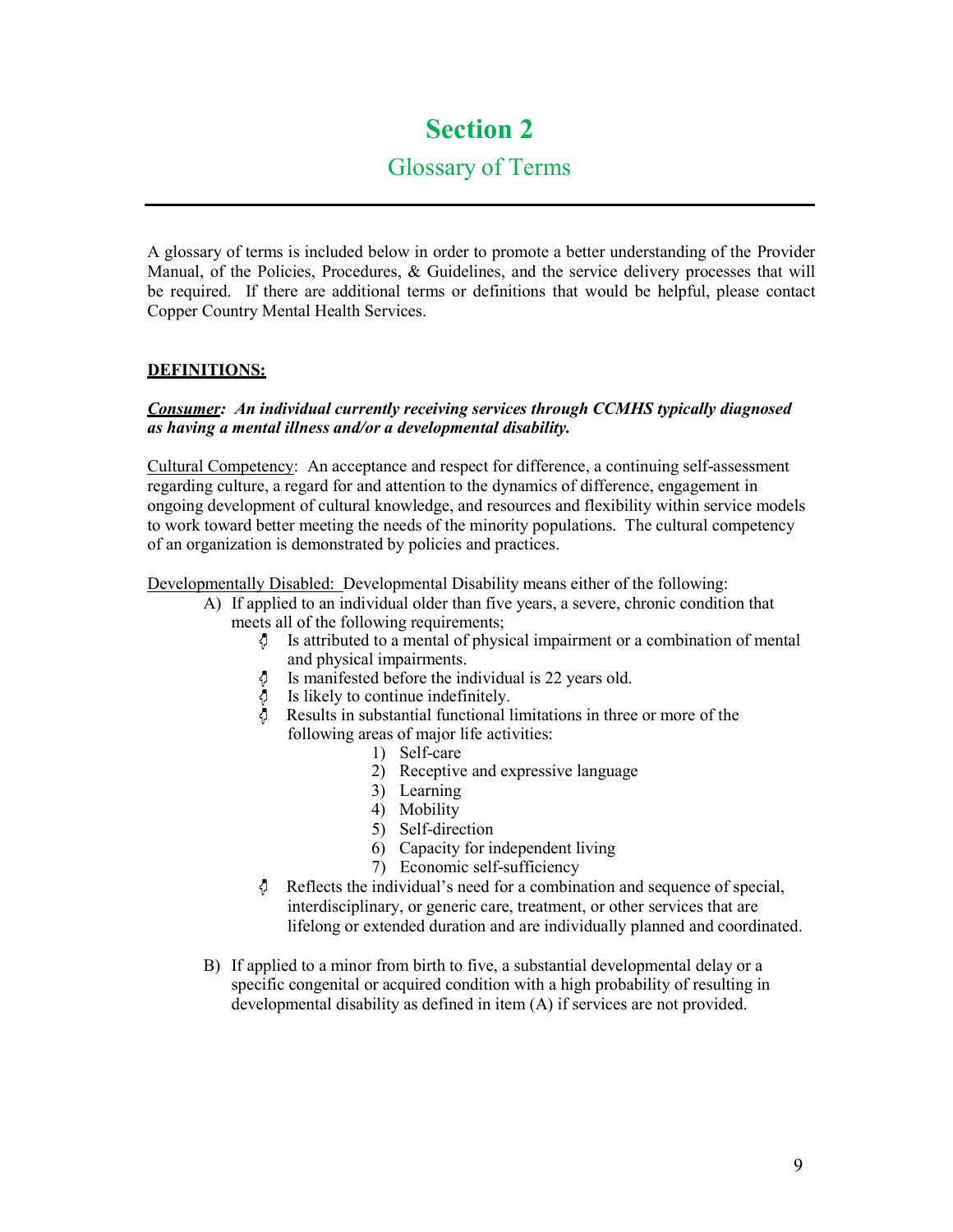Emancipated Minor: The termination of the rights of the parents to the custody, control, services and earnings of a minor, which occurs by operation of law or pursuant to a petition filed by a minor with the probate court.

Ethical Practices: Delivery of service by agency staff which would be interpreted by a reasonable person as necessary, suitable to condition and humane.

Family Member: A parent, stepparent, spouse, sibling, child, or grandparent of a primary consumer, or an individual upon whom a primary consumer is dependent for at least 50 percent of his or her financial support.

Guardian: A person appointed by the court to exercise specific powers over an individual who is a minor, legally incapacitated or developmentally disabled.

Health Insurance Portability and Accountability Act of 1996 (HIPAA): Public Law 104-191, 1996 to improve the Medicare program under title XVIII of the Social Security Act, the Medicaid program under Title XIX of the Social Security Act, and the efficiency and effectiveness of the health care system, by encouraging the development of a health information system through the establishment of standards and requirements for the electronic transmission of certain health information.

The Act provides for improved portability of health benefits and enables better defense against abuse and fraud, reduces administrative costs by standardizing format of specific healthcare information to facilitate electronic claims, directly addresses confidentiality and security of patient information-electronic and paper-based, and mandates "best effort" compliance.

 Indi vi dual Pl an of Ser vi ce "IPOS" : A written Individualized Plan of Services directed by the individual as required by the Mental Health Code. .

Limited English Proficiency: Persons who cannot speak, write, read, or understand English language in a manner that permits them to interact effectively with health care providers and social service agencies.

MDHHS: Michigan Department of Health & Human Services.

Minor: An individual under the age of 18 years.

Natural Support: A person who is involved in an individual's life other than just for pay.

Person Centered Planning: "Person-centered planning" means a process for planning and supporting the individual receiving services that builds upon the individual's capacity to engage in activities that promote community life and that respects the individual's preferences, choices, and abilities. The person-centered planning process involves families, friends, and professionals as the individual desires or requires.

Primary Clinician: The staff member in charge of implementing the consumer's plan of service.

Qualified Provider: A qualified provider is an individual worker, a specialty practitioner, professional, agency or vendor that is a provider of specialty mental health services or supports that can demonstrate compliance with the requirements contained in the contract between the Department of Community Health and CCMHS or its designated subcontractor, including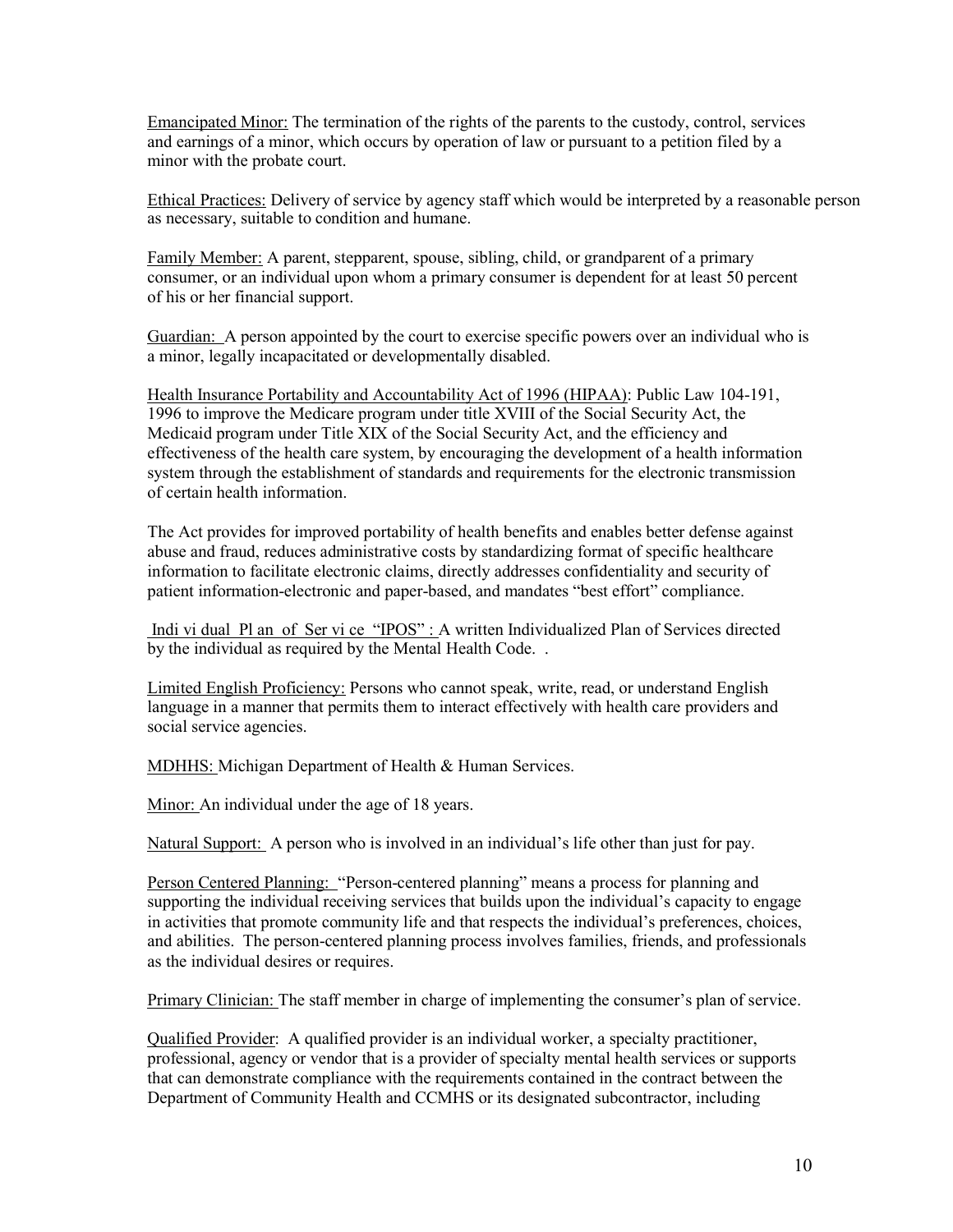applicable requirements that accompany specific funding sources, such as Medicaid. Where additional requirements are to apply, they should be derived directly from the consumer's person-centered planning process, and should be specified in the consumer's plan, or result from a process developed locally to assure the health and well-being of consumers, conducted with the full input and involvement of local consumers and advocates.

Self-Determination: Self-determination incorporates a set of concepts and values that underscore a core belief that people who require support from the public mental health system as a result of a disability should take part in defining what they need in terms of the life they seek, have access to meaningful choices, and assume personal control over their lives. Selfdetermination is based on four principles. These principles are:

- $\cdot$  **FREEDOM**: The ability for individuals, with assistance from significant others (e.g., chosen family and/or friends), to plan a life based on acquiring necessary supports in desirable ways, rather than purchasing a program. This includes the freedom to choose where and with whom one lives, who and how to connect to in one's community, the opportunity to contribute in one's own ways, and the development of a personal lifestyle.
- $\sim$  **AUTHORITY**: The assurance for a person with a disability to control a certain sum of dollars in order to purchase these supports, with the backing of their significant others, as needed. It is the authority to control resources.
- SUPPORT: The arranging of resources and personnel--both formal and informal- to assist the person in living his/her desired life in the community, rich in community associations and contributions. It is the support to develop a life dream and reach toward that dream.
- RESPONSIBILITY: The acceptance of a valued role of the person in the community through employment, affiliations, spiritual development, and caring for others, as well as accountability for spending public dollars in ways that are life enhancing. This includes the **responsibility** to use public funds efficiently and to contribute to the community through the expression of responsible citizenship.

Serious Emotional Disturbance: A diagnosable mental, behavioral, or emotional disorder affecting a minor that exists or has existed during the past year for a period of time sufficient to meet diagnostic criteria specified in the most recent diagnostic and statistical manual of mental disorders published by the American Psychiatric Association and approved by the Dept. of Community Health and that has resulted in functional impairment that substantially interferes with or limits the minor's role or functioning in family, school, or community activities. The following disorders are included only if they occur in conjunction with another diagnosable serious emotional disturbance:

- A. Substance abuse disorder;
- B. A developmental disorder;<br>C. "V" codes in the diagnostic
- "V" codes in the diagnostic and statistical manual of mental disorders.

Serious Mental Illness: A diagnosable mental, behavioral, or emotional disorder affecting an adult that exits or has existed within the past year for a period of time sufficient to meet diagnostic criteria specified in the most recent diagnostic and statistical manual of mental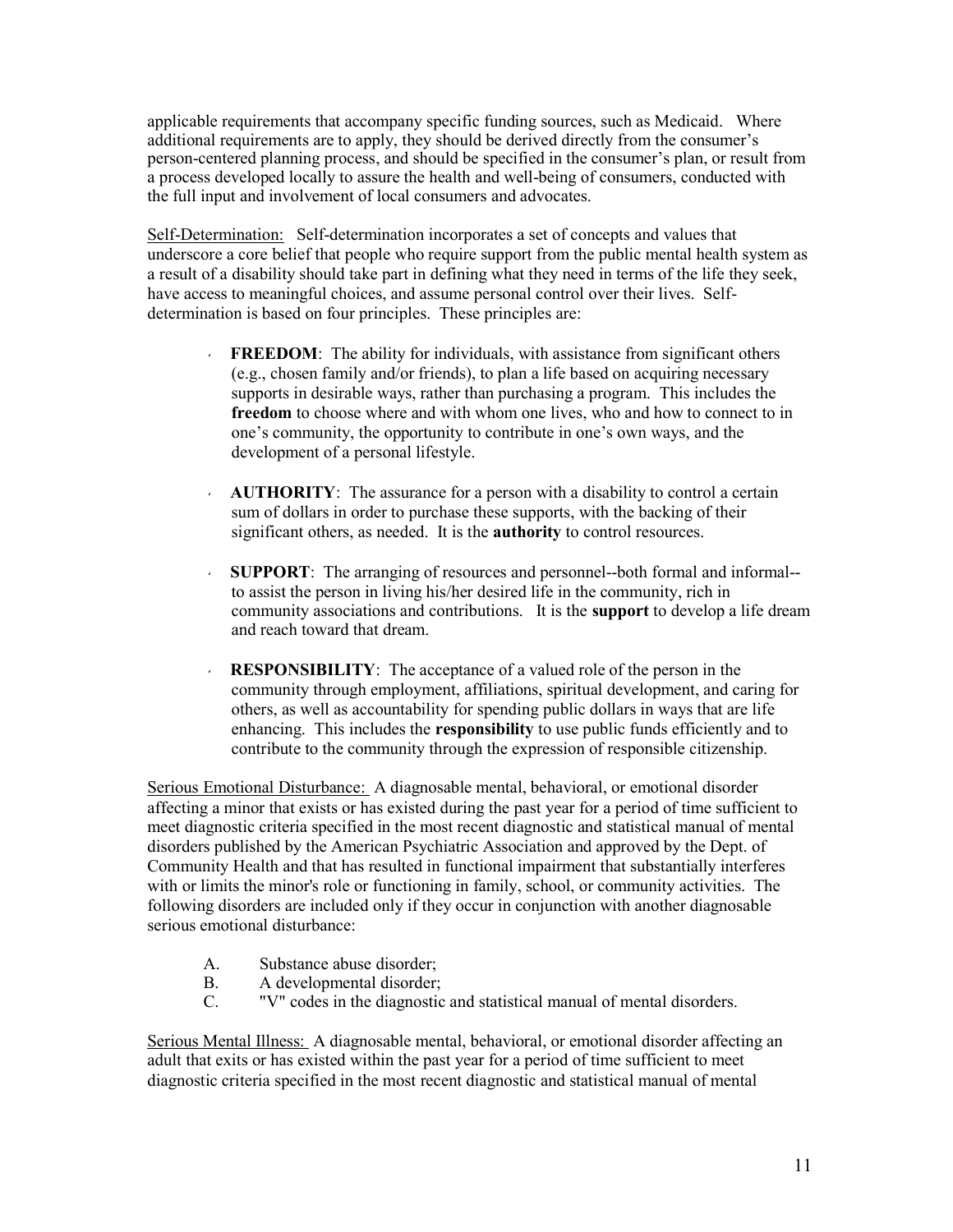disorders published by the American Psychiatric Association and approved by the Dept. of Community Health and that has resulted in functional impairment that substantially interferes with or limits 1 or more major life activities. Serious mental illness includes dementia with delusions, dementia with depressed mood, and dementia with behavioral disturbance but does not include any other dementia unless the dementia occurs in conjunction with another diagnosable serious mental illness. The following disorders also are included only if they occur in conjunction with another diagnosable serious mental illness:

- A. A substance abuse disorder;
- B. A developmental disorder;
- C. A "V" code in the diagnostic and statistical manual of mental disorders.

**TTY/TTD:** (Telecommunications Device for the Deaf)

Unimpeded: Without hindrance, barricade or other obstacles.

## Section 3 Policies & Procedures

The current version of these Procedures and Policies can be found at the following link on our website: http://www.cccmh.org/provider-manual-policies-procedures

| Abuse and Neglect                                            | $04-27-16$ RR |
|--------------------------------------------------------------|---------------|
| <b>Access to Services</b>                                    | 04-27-16 CL   |
| <b>Background Checks</b>                                     | 01-27-16 PE   |
| <b>Behavior Treatment Committee</b>                          | 05-27-15 CL   |
| <b>Billing Information</b>                                   | $05-27-16$ GL |
| Choice of Mental Health Professional                         | 04-27-16 CL   |
| Clinical Privileging of Individual Practitioners             | 06-29-16 PE   |
| Code of Ethics                                               | 02-23-05 AD   |
| Communication, Telephone and Visiting Rights                 | 04-27-16 RR   |
| Confidentiality                                              | 05-27-15 RR   |
| Consent                                                      | $07-31-13$ CL |
| Consumer Labor                                               | 04-24-13 RR   |
| Contract Placements Out-of-County & Within Catchment Area    | Jun 2009 GL   |
| Contracting for Clinical Services                            | $04-27-16$ AD |
| Corporate Compliance                                         | $05-25-16$ AD |
| <b>Credentialing Program</b>                                 | 06-29-16 PE   |
| Disclosure of Ownership, Control & Criminal Convictions      | $06-29-16$ AD |
| E-mail Usage                                                 | $05-29-13$ AD |
| Family Planning - Reproductive Health                        | 05-28-14 RR   |
| Freedom of Movement                                          | $01-26-00$ RR |
| Grievance & Appeal Processes – Medicaid and Healthy Michigan | 06-06-16 RR   |
| Grievance & Appeal Processes – Non-Medicaid                  | $04-27-16$ RR |